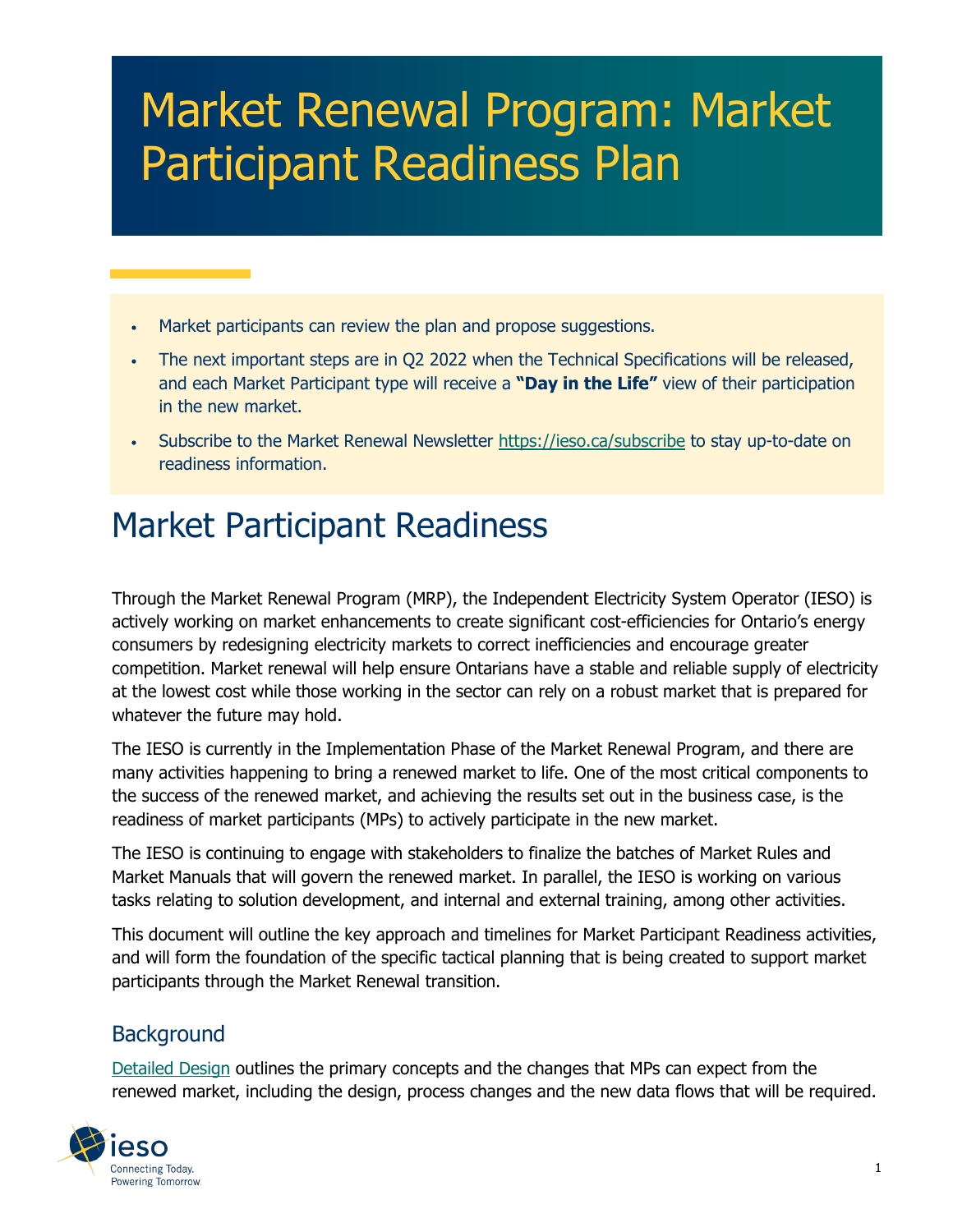These detailed design documents serve as the foundation for the business requirements and the business process updates that market participants will have to undergo.

Throughout the latter half of 2021, the IESO engaged a cross-section of MPs for their advice and input on testing and training activities, which has guided the planning and approach used for Market Participant Readiness. The IESO is thankful to the individuals who volunteered for the Technical Advisory Group, the meeting materials and discussion summaries are posted on the IESO's [Implementation Engagement](https://www.ieso.ca/en/Market-Renewal/Stakeholder-Engagements/Implementation-Engagement-Market-Rules-and-Market-Manuals) webpage.

#### Market Rules and Market Manuals

Further to the [stakeholder engagement plan](https://ieso.ca/-/media/Files/IESO/Document-Library/engage/imrm/imrm-engagement-plan.ashx) the IESO is working closely with the stakeholder community to have visibility and engagement on the proposed Market Rules and Market Manuals. The IESO will continue to provide rules and manuals content together, as a cohesive package. The IESO is providing an opportunity for questions and discussions, and will diligently provide answers to all written comments.

Stakeholders have the opportunity to be engaged in the process by participating in the Engagement Days discussions, and accessing the specific language of these documents from the [IESO Market](https://ieso.ca/en/Market-Renewal/Energy-Stream-Designs/Implementation-phase-documents)  [Renewal page.](https://ieso.ca/en/Market-Renewal/Energy-Stream-Designs/Implementation-phase-documents) The schedule to release the remaining documents for stakeholder review are:

- Q1 2022: Calculation Engines Rules and Manuals
- Q3 2022: Market Settlement, Metering and Billing Rules and Manuals
- Q4 2022: Market and System Operations Rules and Manuals

The IESO will highlight opportunities to stay engaged in this process through the IESO Bulletin and the Market Renewal Newsletter https://ieso.ca/subscribe.

#### Market Participant Segmentation

The IESO is proposing to provide MPs a segmented view into what types of training and testing activities each type of market participant will need to consider, to be ready for the renewed market going into service. This segmentation will be available in Q2 2022, and will lay the foundation for MPs to plan and assign resources to the testing, training and educational opportunities through Market Renewal.

Alongside the MP segmentation, the IESO will also produce a **"Day in the Life"** for the various Market Participant types, including some generator fuel-types. This document will spell out in specific details what day-to-day changes will be expected for participation in the new market.

These two documents will set a clear foundation for MPs to plan out what are the business process changes that they will need to take on for their future participation. Further, this segmented view will form the basis of the checklist of training and testing activities that will be shared with each market participant so they can self-assess and certify their readiness for the renewed market.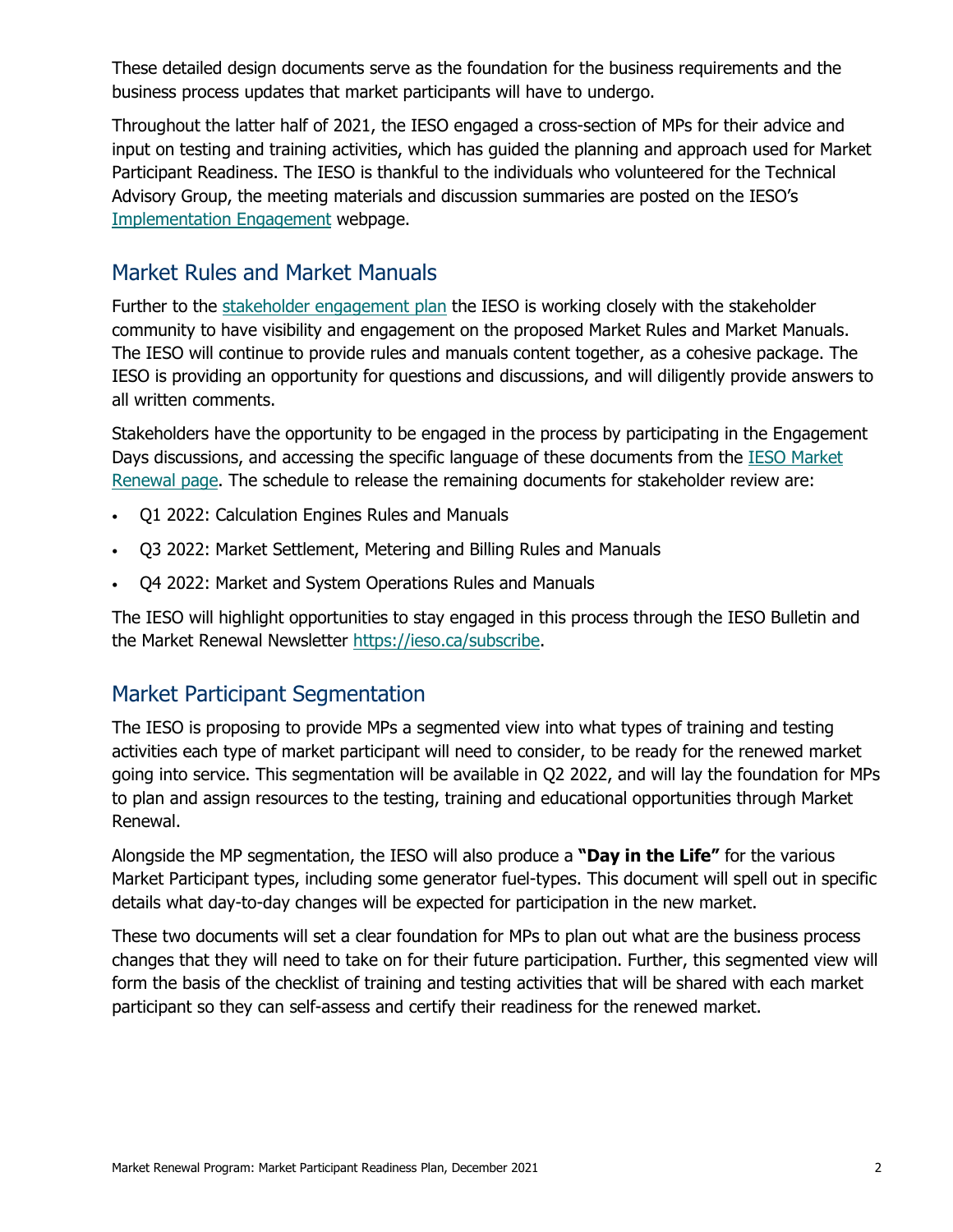### IT Process Changes

The IESO is currently engaged in a range of solution development activities, which revolve around changes to three primary tools for interacting with the IESO-Administered Market: Online IESO, the Energy Market Interface (EMI), and Dispatch Services.

- **Online IESO** will be used to create new contact types, host the prudentials workflow, submit reference level information, among other uses.
- **EMI** (and the Market Information Management Application Programming Interface [MIM API]) is used to submit bids and offers (including in the Day-Ahead Market), and other relevant dispatch data.
- **Dispatch Services** is used to communicate commitment and de-commitment notifications.

MPs will be provided the Technical Specifications for the MIM API and the Dispatch Services API by Q2 2022. This will give participants the ability to assess the changes to the tools that the IESO hosts, which will then inform what changes are needed so that MP tools can seamlessly interact with these revised tools. Following the release of the Technical Specifications, the IESO proposes to begin market participant testing activities in Q4 2022.

The IESO is building a new sandbox, dedicated to MRP, to host the testing for the renewed market that is separate and distinct from the current IESO sandbox. The IESO will also be hosting a sandbox for reports, as report specifications are rolled-out in four batches, beginning in Q2 2022.

New and updated reports stem from the information in the Detailed Design, with additional details provided in the Rules and Manuals. The IESO anticipates ~50 new reports, and updates to a further  $\sim$ 100 reports. Due to the volume of changes, the IESO will provide the sample and schemas files, where applicable, to participants, and will update the Help files so that there is a clear indication of what is changing. IESO account managers will work with MPs if there are any challenges in accessing and interpreting information in Reports.

| <b>Timing</b> | <b>Activities</b>                                                                                                                                                         |
|---------------|---------------------------------------------------------------------------------------------------------------------------------------------------------------------------|
| Q2 2022       | Release of Technical Specifications (for MIM API and Dispatch Service API)<br>First batch of Report information, including sample and schemas files (where<br>applicable) |
| Q3 2022       | Second batch of Report information for testing                                                                                                                            |
| Q4 2022       | Connectivity Testing - to verify systems are working and that the correct access<br>requirements are in place                                                             |
|               | Test Case review $-$ to share with MPs the test cases that will be used in the<br>$\bullet$<br>prescriptive structured testing                                            |

#### Timeline of readiness activities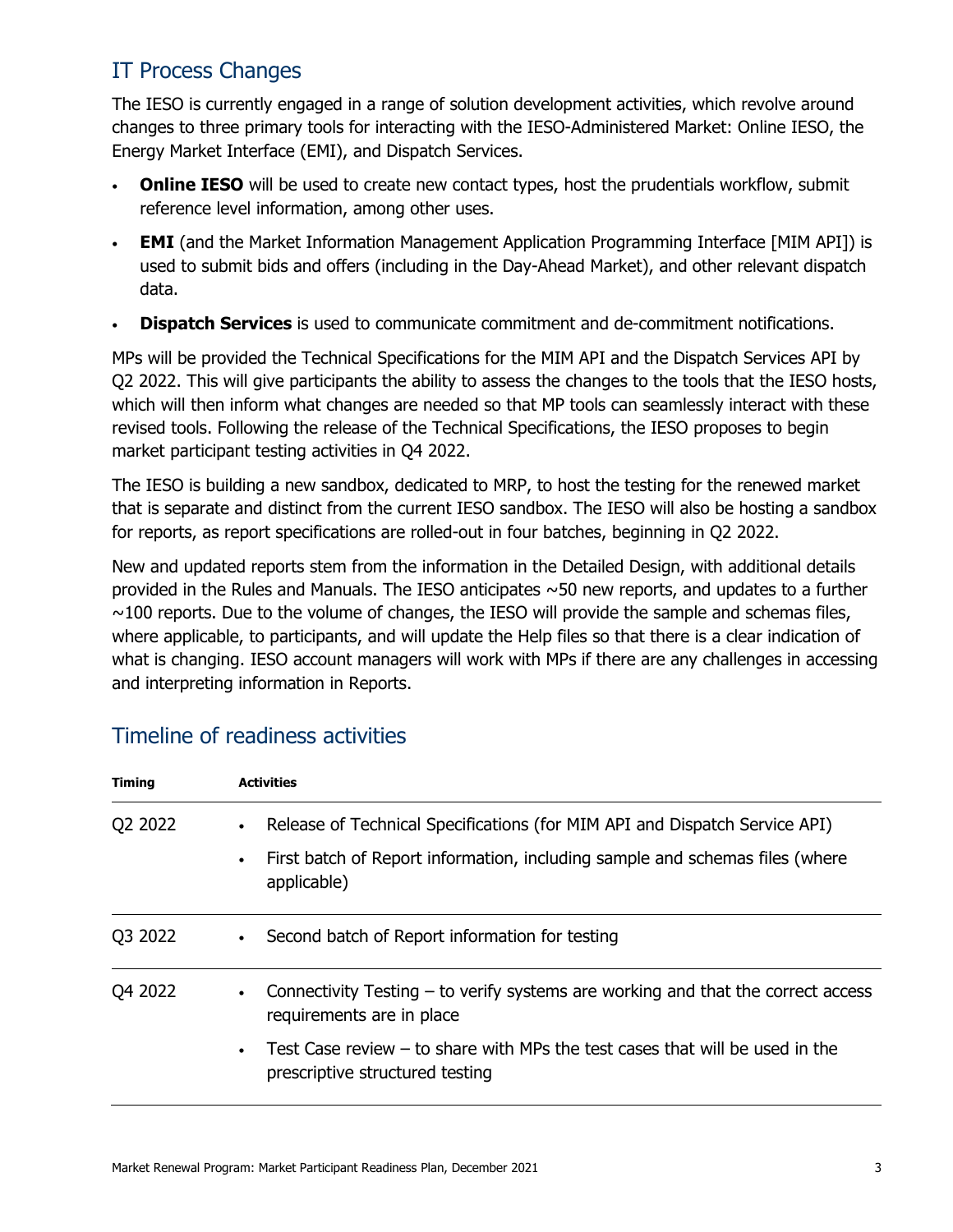| <b>Timing</b> | <b>Activities</b>                                                                                                                                                                                                                        |
|---------------|------------------------------------------------------------------------------------------------------------------------------------------------------------------------------------------------------------------------------------------|
|               | Third batch of Report information for testing<br>$\bullet$                                                                                                                                                                               |
| Q1 2023       | Online IESO Testing – test cases for execution to mimic activities like registering<br>$\bullet$<br>as a virtual trader, registering market control entity information, or managing<br>prudential support obligations, among other tests |
|               | Fourth and final batch of Report information for testing<br>$\bullet$                                                                                                                                                                    |
| Q2 2023       | EMI and MIM API Structured Testing $-$ test case execution to mimic activities<br>$\bullet$<br>submitting bids, offers, and dispatch data, among other tests                                                                             |
|               | Dispatch Service User Interface / API Structured Testing – test cases for<br>$\bullet$<br>execution to mimic commitment or de-commitment notifications, among other<br>tests                                                             |
|               | Online IESO MP Business Process Testing<br>$\bullet$                                                                                                                                                                                     |
| Q3/Q4 2023    | MP Business Process Testing $-$ use of the MRP sandbox for participants to test<br>$\bullet$<br>their business processes, and complete end-to-end testing                                                                                |

#### Communication, Education and Support

The IESO is preparing to support MPs through the final stages of the program by having an account management model. Each MP will be assigned a specific point of contact in Q1 2022 for all areas of testing, training and education. The account management model serves to provide a direct contact, timely and relevant communication, and accountability for resolving issues that may arise through training and testing phases.

The IESO will also be increasing the frequency of the [MRP Newsletter,](https://ieso.ca/en/Market-Renewal/Background/Additional-Market-Renewal-Resources) and will shift the focus to provide more detail on the current implementation activities, updates to training material, and the upcoming opportunities for testing or further engagement.

Alongside the **"Day in the Life"** look at MRP for participants, the IESO will be building out a complete set of training materials so the sector can increase their understanding of key MRP concepts. This library of training materials can be used to train and educate sector participants, with the goal of greater understanding of the renewed market. Participants are welcome to notify the IESO if there are specific concepts or items that stakeholders would like to see covered in those materials.

The IESO will also be proceeding on using test case management software. As discussed with the [MRP Technical Advisory Group,](https://www.ieso.ca/en/Market-Renewal/Stakeholder-Engagements/Implementation-Engagement-Market-Rules-and-Market-Manuals) test case management software has shown to provide significant benefits to the testing phase, as testing outputs can be tracked and recorded to lead to less downtime and more formalized defect tracking and correction. The IESO will provide more details on the steps that participants need to take to use a test case management tool, including licensing and